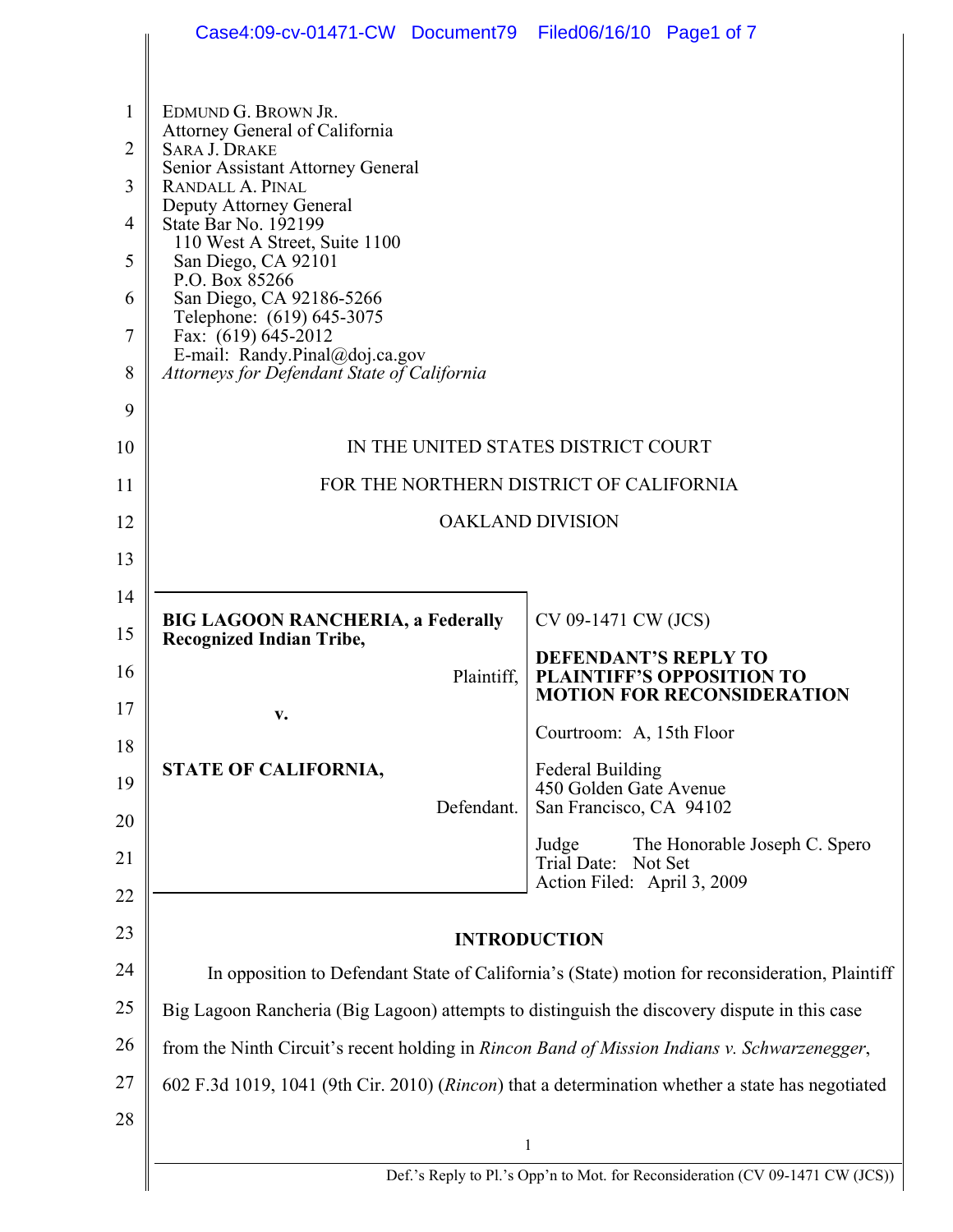| $\mathbf{1}$   | a class III gaming compact in good faith "should be evaluated objectively based on the record of                                                                                                                                                       |  |
|----------------|--------------------------------------------------------------------------------------------------------------------------------------------------------------------------------------------------------------------------------------------------------|--|
| $\overline{2}$ | negotiations." Big Lagoon's challenge falls short because the intervening Rincon decision is                                                                                                                                                           |  |
| 3              | dispositive of the parties' discovery dispute. Essentially, Big Lagoon makes here the same                                                                                                                                                             |  |
| 4              | argument that the State made and the Ninth Circuit rejected in Rincon—that the Court may rely                                                                                                                                                          |  |
| 5              | upon evidence outside the objective negotiation record to determine whether the State negotiated                                                                                                                                                       |  |
| 6              | in good faith for a class III gaming compact under 25 U.S.C. $\S 2710(d)(3)(A)$ of the Indian                                                                                                                                                          |  |
| 7              | Gaming Regulatory Act (IGRA). <sup>1</sup> Therefore, the State respectfully requests this Court to                                                                                                                                                    |  |
| 8              | reconsider its order denying the State's motion for a protective order, and grant the motion in full.                                                                                                                                                  |  |
| 9              | <b>ARGUMENT</b>                                                                                                                                                                                                                                        |  |
| 10             | I.<br>THE INTERVENING RINCON DECISION IS DISPOSITIVE OF THE PARTIES' DISCOVERY<br><b>DISPUTE</b>                                                                                                                                                       |  |
| 11             |                                                                                                                                                                                                                                                        |  |
| 12             | Big Lagoon claims the decision in <i>Rincon</i> regarding relevant evidence of bad faith should                                                                                                                                                        |  |
| 13             | be limited to the facts of the case. (Big Lagoon's Opp'n to State's Mot. for Reconsideration                                                                                                                                                           |  |
| 14             | (Doc. 78) (Opp'n to Reconsideration) 3-5.) The State disagrees because, as Judge Wilken noted,                                                                                                                                                         |  |
| 15             | the Ninth Circuit in Rincon rejected the State's argument that evidence outside the negotiation                                                                                                                                                        |  |
| 16             | record could be considered in determining whether the State negotiated in good faith. (Order                                                                                                                                                           |  |
| 17             | Granting Def.'s Mot. for Leave to File Mot. for Reconsideration (Doc. 77) (Order) 1:27-2:4.) To                                                                                                                                                        |  |
| 18             | the extent the State is precluded from relying upon extra-record evidence to demonstrate its                                                                                                                                                           |  |
| 19             | subjective intent, so too is Big Lagoon precluded from relying upon similar evidence outside the                                                                                                                                                       |  |
| 20             | negotiation record.                                                                                                                                                                                                                                    |  |
| 21             | In <i>Rincon</i> , the State argued that it had negotiated in good faith because it reasonably                                                                                                                                                         |  |
| 22             | believed its negotiation position was authorized by controlling Ninth Circuit authority, had been                                                                                                                                                      |  |
| 23             | approved by the Department of the Interior in other tribal-state gaming compacts, and other tribes                                                                                                                                                     |  |
| 24             | had accepted its position. <i>Rincon</i> , 602 F.3d at 1041. The Ninth Circuit disagreed, holding that                                                                                                                                                 |  |
| 25             | what the State thought about its negotiation position was irrelevant:                                                                                                                                                                                  |  |
| 26             |                                                                                                                                                                                                                                                        |  |
| 27             | <sup>1</sup> The Ninth Circuit denied the State's petition for rehearing in Rincon but stayed issuance<br>of the mandate until September 13, 2010, to allow the State to file a petition for writ of certiorari<br>in the United States Supreme Court. |  |
| 28             |                                                                                                                                                                                                                                                        |  |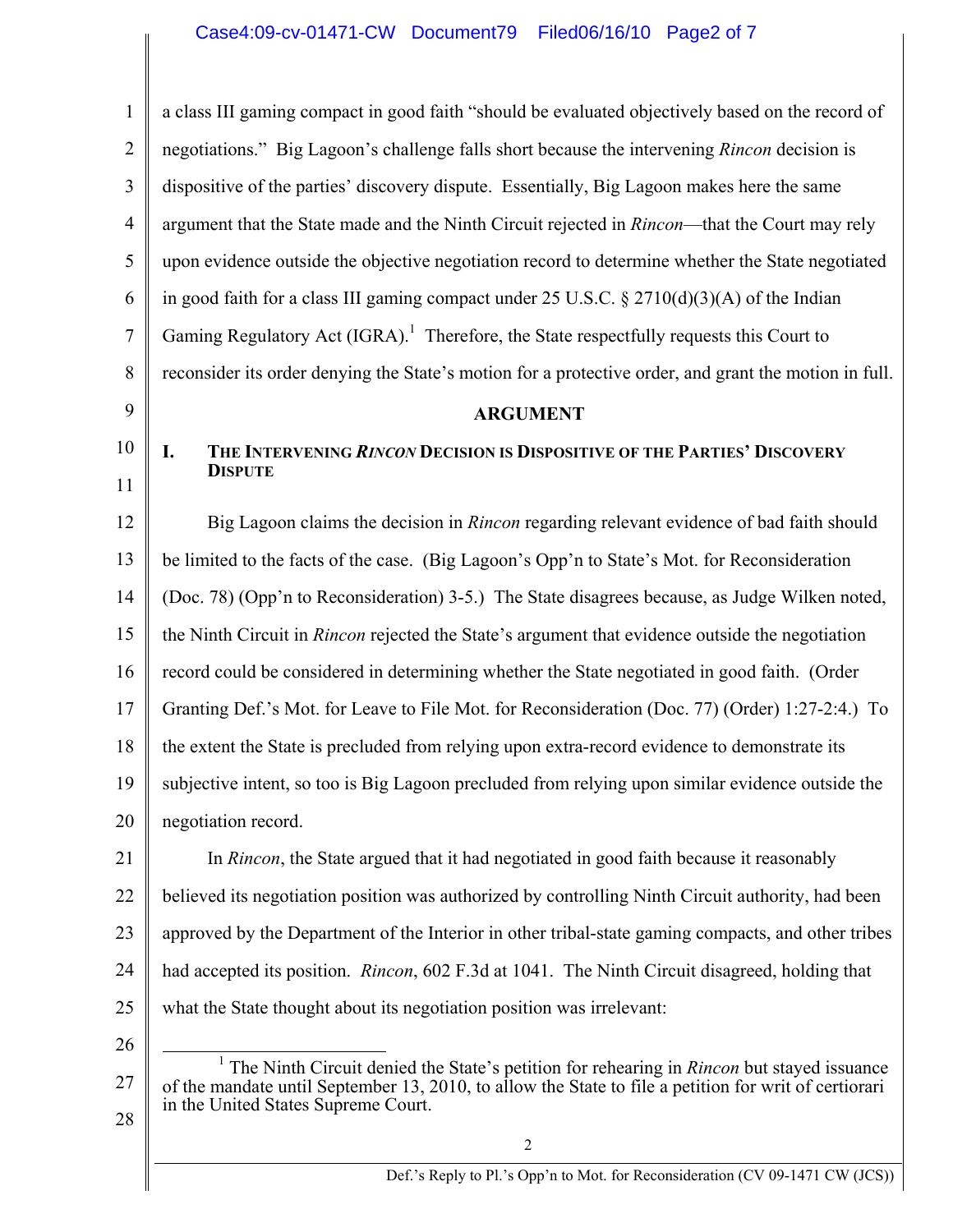|                | Case4:09-cv-01471-CW Document79<br>Filed06/16/10 Page3 of 7                                                                                                                                                                                                    |  |  |  |
|----------------|----------------------------------------------------------------------------------------------------------------------------------------------------------------------------------------------------------------------------------------------------------------|--|--|--|
|                |                                                                                                                                                                                                                                                                |  |  |  |
| $\mathbf{1}$   | IGRA does not provide express guidance about whether good faith is to be                                                                                                                                                                                       |  |  |  |
| $\overline{2}$ | evaluated objectively or subjectively. However, we are influenced by the factors<br>outlined in $\S 2710(d)(7)(B)(iii)$ , which lend themselves to objective analysis and                                                                                      |  |  |  |
| 3              | make no mention of unreasonable beliefs. Further, the structure and content of $\S$<br>2710(d) make clear that the function of the good faith requirement and judicial                                                                                         |  |  |  |
| 4              | remedy is to permit the tribe to process gaming arrangements on an expedited basis,<br>not to embroil the parties in litigation over their subjective motivations. We therefore                                                                                |  |  |  |
| 5              | hold that good faith should be evaluated objectively based on the record of<br>negotiations, and that a state's subjective belief in the legality of its requests is not                                                                                       |  |  |  |
| 6              | sufficient to rebut the inference of bad faith created by objectively improper demands.                                                                                                                                                                        |  |  |  |
| $\overline{7}$ | <i>Id.</i> (emphasis added; citation omitted). As Judge Wilken observed (Order 2), the Ninth Circuit                                                                                                                                                           |  |  |  |
| 8              | did not address directly the scope of discovery under IGRA, but noted:                                                                                                                                                                                         |  |  |  |
| 9              | Interestingly, on the question of the scope of discovery permissible in IGRA                                                                                                                                                                                   |  |  |  |
| 10             | negotiations, the State has taken the position that good faith should be proved based<br>on the objective course of negotiations. See also Fort Independence Indian Cmty v.<br>California, No. Civ. S-0/8-432, 2009 WL. 1283146, at *3 (E.D. Cal. May 7, 2009) |  |  |  |
| 11             | (agreeing with the State that good faith should be evaluated on objective factors).<br>The State cannot have it both ways. If the State wants to avoid discovery and limit                                                                                     |  |  |  |
| 12             | review of good faith to the official record of negotiations, the State cannot defend<br>itself on the good faith question by claiming its objectively improper demands were                                                                                    |  |  |  |
| 13             | made with an innocent intent.                                                                                                                                                                                                                                  |  |  |  |
| 14             | <i>Id.</i> at 1041 n.25. Even if the Ninth Circuit did not directly answer the question, the implication is                                                                                                                                                    |  |  |  |
| 15             | inescapable: If the State "cannot have it both ways," and the court ruled against the State in its                                                                                                                                                             |  |  |  |
| 16             | attempt to "defend itself on the good faith question by claiming" that what the court found to be                                                                                                                                                              |  |  |  |
| 17             | "its objectively improper demands" were made with an innocent intent, then the court necessarily                                                                                                                                                               |  |  |  |
| 18             | agreed with the State that discovery is limited to the negotiation record. <sup>2</sup>                                                                                                                                                                        |  |  |  |
| 19             | In other words, if the State, which has the burden of proving that it negotiated in good faith,                                                                                                                                                                |  |  |  |
| 20             | 25 U.S.C. § 2710(d)(7)(B)(ii), cannot rely upon evidence outside the negotiation record to                                                                                                                                                                     |  |  |  |
| 21             | demonstrate it held a subjectively reasonable belief that its negotiation position was lawful under                                                                                                                                                            |  |  |  |
| 22             | IGRA, then, conversely, Big Lagoon cannot rely upon evidence of the "totality of facts and                                                                                                                                                                     |  |  |  |
| 23             | circumstances" (Big Lagoon's Opp'n to State's Mot. for Protective Order (Doc. 37) (Opp'n to                                                                                                                                                                    |  |  |  |
| 24             |                                                                                                                                                                                                                                                                |  |  |  |
| 25             | $2\overline{10}$ be clear, the State's position is not, as Big Lagoon suggests, that there should be "no<br>discovery." (Opp'n to Reconsideration 1:13-14.) Nor has the State "attempted to preclude                                                           |  |  |  |
| 26             | discovery of documents pertaining to the State's affirmative defenses." ( <i>Id.</i> 2:4-5.) Instead, the<br>State has consistently acknowledged that evidence concerning its affirmative defenses is                                                          |  |  |  |
| 27             | discoverable, and has provided that evidence to Big Lagoon. In addition, the State's argument<br>concerning <i>Rincon</i> 's dispositive impact on the instant discovery dispute is made without                                                               |  |  |  |
| 28             | prejudice to the State's argument in subsequent proceedings in <i>Rincon</i> challenging the decision.                                                                                                                                                         |  |  |  |
|                | 3                                                                                                                                                                                                                                                              |  |  |  |
|                | Def.'s Reply to Pl.'s Opp'n to Mot. for Reconsideration (CV 09-1471 CW (JCS))                                                                                                                                                                                  |  |  |  |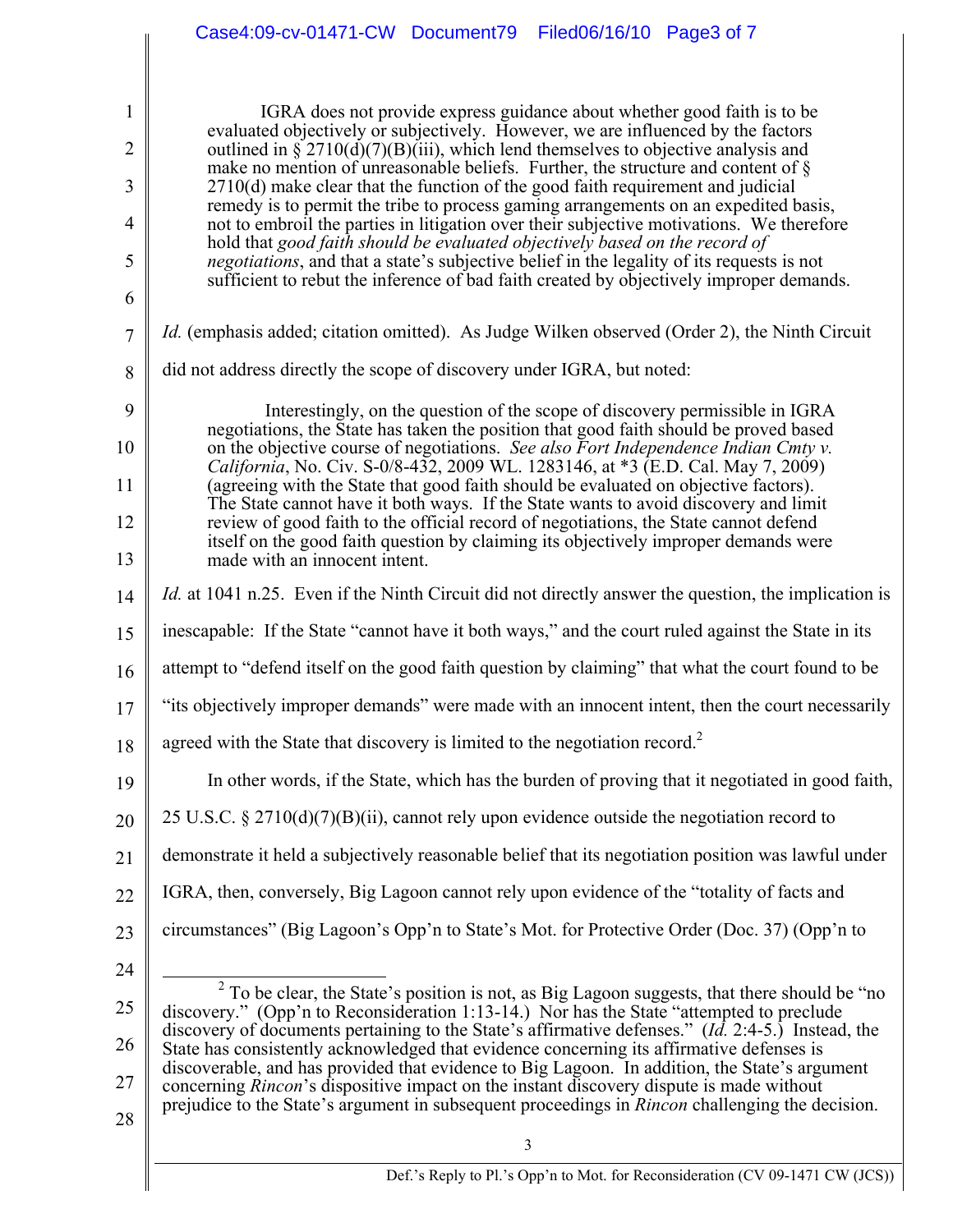### Case4:09-cv-01471-CW Document79 Filed06/16/10 Page4 of 7

1 2 3 4 5 Protective Order) 3:17-19) outside the negotiation record to establish that the State failed to negotiate in good faith. Therefore, it does not matter whether the State tries to use extra-record evidence to prove that it negotiated in good faith, or Big Lagoon tries to use extra-record evidence to prove that the State failed to negotiate in good faith, *Rincon* is clear that extra-record evidence is not allowed in either situation and that discovery is limited to the objective negotiation record.

6 7 8 9 10 11 12 13 14 15 16 17 18 Moreover, Big Lagoon's argument here that "it does not care about and is not seeking to learn the State's subjective belief as to whether it was acting in good faith" (Opp'n to Reconsideration 3:18-23; *see also id.* 5:1-4) is belied by its previous argument that it seeks discovery of documents that "would show, or lead to the discovery of admissible evidence regarding, the underlying state of mind and motives of the State during this attenuated history of negotiations" (Opp'n to Protective Order 3:3-4:2; *see also id.* 1:26 (seeking documents reflecting the State's "true motives and intent"); *id.* 3:17-19 (seeking "documents that would show the totality of the facts and circumstances behind the State's pattern and practice of 'surface bargaining'"). Curiously, Big Lagoon previously misunderstood that it is "required to prove [the State's] state of mind, intent, and motivation" (*id.* 4:8) yet now concedes that *Rincon* stands for the proposition that "[e]vidence of the State's bad faith could be derived from the negotiating correspondence between the parties, without delving into the state of mind of the State's negotiators" (Opp'n to Reconsideration 4:12-13).

19 20 21 22 In any event, Big Lagoon acknowledges that its purpose in obtaining the requested documents is to demonstrate the State's subjective intent, albeit through objective evidence. (*Id.* 7:27-8:6.) But *Rincon* makes clear that the State's subjective intent is irrelevant, which applies here irrespective of which party makes the offer of proof.

23 24

# **II. THE RECORD OF NEGOTIATIONS INCLUDES ONLY THE PARTIES' FORMAL OFFERS, COUNTER-OFFERS AND ACCOMPANYING DOCUMENTATION**

- 25 26 27 28 Although Big Lagoon acknowledges that the *Rincon* decision means that "[e]vidence of the State's bad faith could be derived from the negotiating correspondence between the parties, without delving into the state of mind of the State's negotiators" (Opp'n to Reconsideration 4:12-13), Big Lagoon argues that the "record of negotiations" is undefined and should include more
	- 4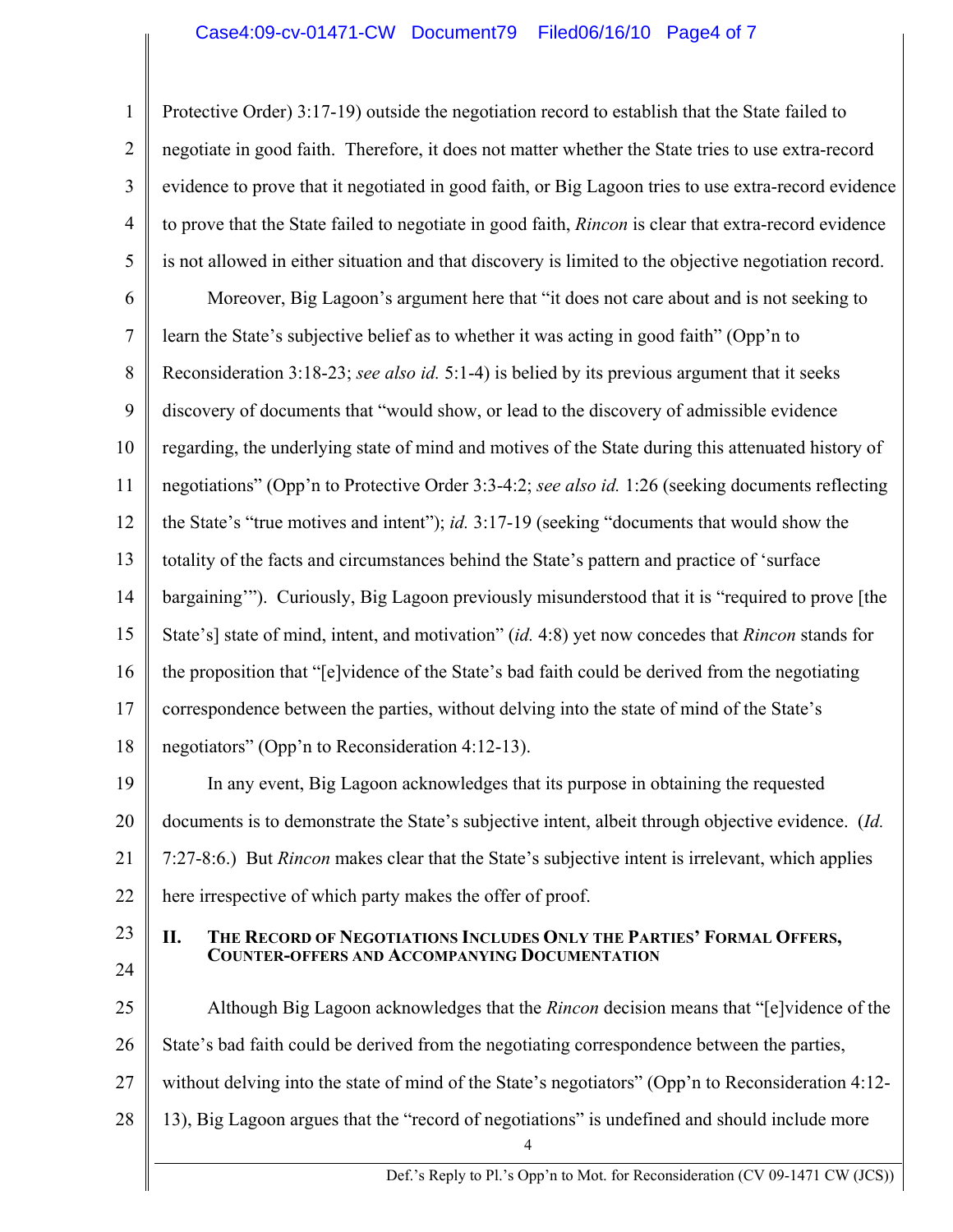#### Case4:09-cv-01471-CW Document79 Filed06/16/10 Page5 of 7

1 2 3 4 5 6 7 8 9 than the correspondence between the parties (*id.* 5-7). In support, Big Lagoon relies upon IGRA's legislative history, which suggests "that it is States not tribes that have crucial information in their possession that will prove or disprove tribal allegations of failure to act in good faith," S. Rep. No. 100-446 at 14 (1988), *reprinted at* 1988 U.S.C.C.A.N. 3071, 3085, and cases interpreting the National Labor Relations Act (NLRA). Whatever weight Big Lagoon or this Court give to IGRA's legislative history, *Rincon* is currently the controlling authority in this circuit to discuss what evidence should be considered in determining whether the State has negotiated in good faith, and the related scope of discovery under IGRA, holding that the evidence is limited to the official negotiation record. 602 F.3d at 1041 & n.25.

10 11 12 13 14 15 16 17 18 19 20 21 22 23 24 25 26 27 Except in this case, in each case where the scope of discovery in determining whether the State negotiated a class III gaming compact in good faith has been litigated, the State has prevailed in arguing that the record should be limited to the formal exchange of the parties' offers, counter-offers, and supporting documentation during negotiations. (*See* State's Mot. for Protective Order (Doc. 33-1) 5 (citing *Rincon Band of Mission Indians v. Schwarzenegger*, U.S. District Court, S.D. Cal. No. 04CV1151 (WMc); *Fort Independence Indian Cmty v. California*, U.S. District Court, E.D. Cal. No. S-08-432 LKK/KJM); *see also Rincon*, 602 F.3d at 1041 n.25 (citing *Fort Independence Indian Cmty. v. California*, 2009 WL 1283146, at \*3 (agreeing with the State that good faith should be evaluated on objective factors).) As discussed above, the Ninth Circuit in *Rincon* suggested that either the State was correct in its assertion that there is no discovery and review is limited to the "official record of negotiations," or the State was correct in its assertion that it negotiated in good faith because it believed its demands were lawful—one or the other was true but the "State cannot have it both ways." *Rincon*, 602 F.3d at 1041 n.25. Ultimately the court decided the State's latter assertion was incorrect, leaving the inescapable conclusion that the State's former assertion was correct, and that the "record of negotiations" is limited to the "official record of negotiations," which, as the State has argued in each bad faith litigation case to date, includes only the parties formal offers, counter-offers and accompanying documents. That the *Rincon* court did not address IGRA's legislative history or the NLRA cases

28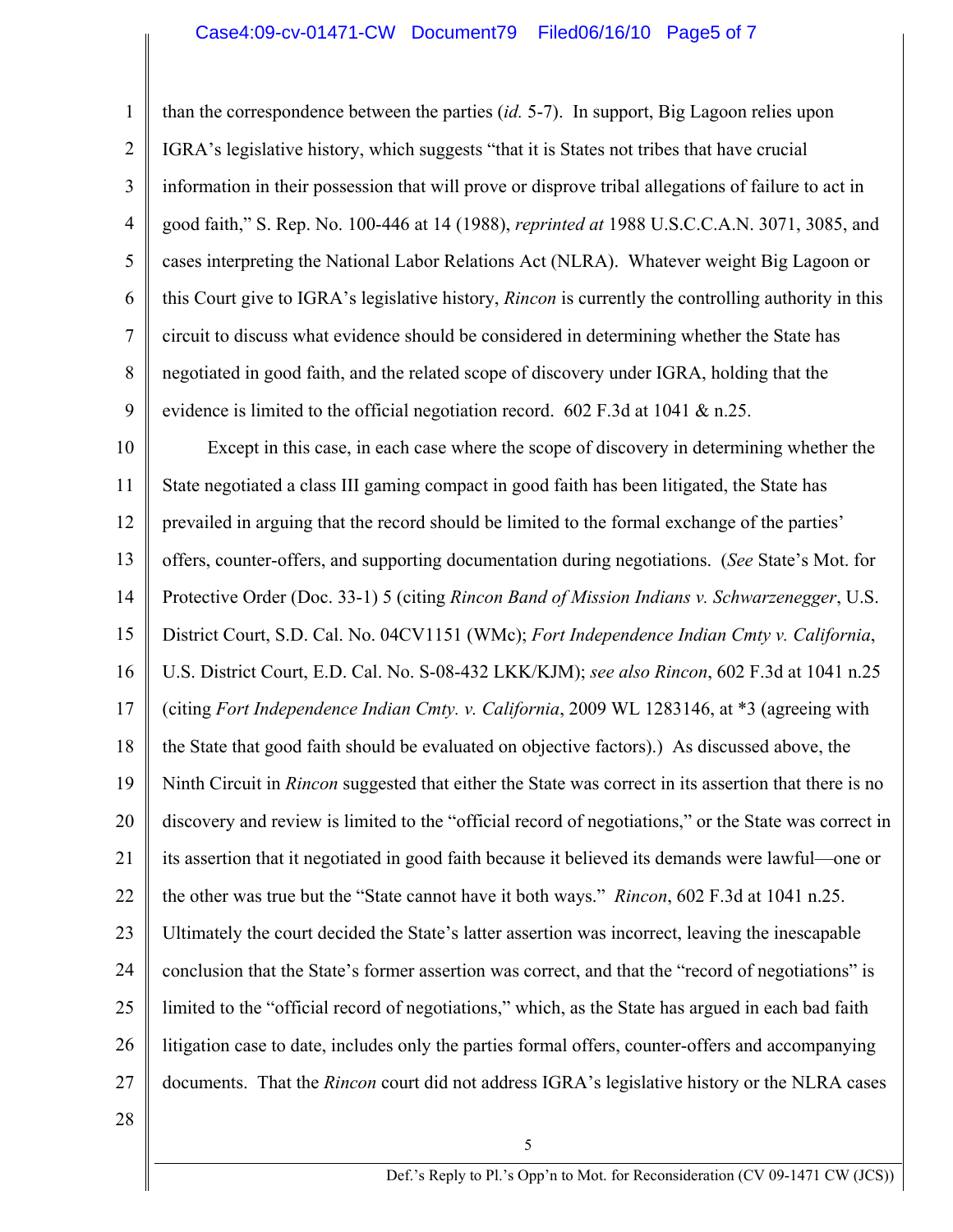# Case4:09-cv-01471-CW Document79 Filed06/16/10 Page6 of 7

| $\mathbf{1}$   | cited by Big Lagoon, <sup>3</sup> which, unlike <i>Rincon</i> , in no way involve an interpretation or application of                                                                                                                                                                                                                                              |  |
|----------------|--------------------------------------------------------------------------------------------------------------------------------------------------------------------------------------------------------------------------------------------------------------------------------------------------------------------------------------------------------------------|--|
| $\overline{2}$ | IGRA, does not make the decision any less controlling.                                                                                                                                                                                                                                                                                                             |  |
| 3              | <b>BIG LAGOON SEEKS DISCOVERY OUTSIDE RINCON'S PARAMETERS</b><br>Ш.                                                                                                                                                                                                                                                                                                |  |
| $\overline{4}$ | Big Lagoon argues that in keeping with the parameters established by <i>Rincon</i> , it is entitled                                                                                                                                                                                                                                                                |  |
| 5              | to seek discovery from the State, as long as it is "geared towards information contributing                                                                                                                                                                                                                                                                        |  |
| 6              | towards 'objective analysis' rather than an inquiry into the State's subjective motivations."                                                                                                                                                                                                                                                                      |  |
| $\tau$         | (Opp'n to Reconsideration 7:14-17.) As an example, Big Lagoon contends that                                                                                                                                                                                                                                                                                        |  |
| 8<br>9<br>10   | If the State has within its possession documents showing that the State NEVER<br>intended to agree to "on site" gaming and, to that end, intentionally proposed onsite<br>gaming restrictions so onerous that they would never be accepted, such information<br>should be discoverable, as "objective evidence" of the State's bad faith "surface"<br>bargaining." |  |
| 11             | <i>(Id. 8:2-6.)</i> According to Big Lagoon, it "would not be seeking 'subjective' evidence of the                                                                                                                                                                                                                                                                 |  |
| 12             | State's motivations, it would be seeking 'objective' evidence of the State's bad faith bargaining                                                                                                                                                                                                                                                                  |  |
| 13             | position." (Id. 8:7-8.)                                                                                                                                                                                                                                                                                                                                            |  |
| 14             | Big Lagoon's assertion that it would not be seeking subjective evidence of the State's                                                                                                                                                                                                                                                                             |  |
| 15             | motivation is belied by statements elsewhere that it would ask the Court to consider "the full                                                                                                                                                                                                                                                                     |  |
| 16             | picture of the parties' negotiations and what drove them" (id. 7:3-4), that it seeks discovery of                                                                                                                                                                                                                                                                  |  |
| 17             | documents that "would show, or lead to the discovery of admissible evidence regarding, the                                                                                                                                                                                                                                                                         |  |
| 18             | underlying state of mind and motives of the State during this attenuated history of negotiations"                                                                                                                                                                                                                                                                  |  |
| 19             | (Opp'n to Protective Order 3:3-4:2), that it seeks documents reflecting the State's "true motives                                                                                                                                                                                                                                                                  |  |
| 20             | and intent" (id. 1:26), and that it seeks "documents that would show the totality of the facts and                                                                                                                                                                                                                                                                 |  |
| 21             | circumstances behind the State's pattern and practice of 'surface bargaining." (id. 3:17-19). As                                                                                                                                                                                                                                                                   |  |
| 22             | noted, Big Lagoon previously insisted that its requested discovery is appropriate because it is                                                                                                                                                                                                                                                                    |  |
| 23             | "required to prove [the State's] state of mind, intent, and motivation." <i>(Id.</i> 4:8.) It is                                                                                                                                                                                                                                                                   |  |
| 24             | disingenuous for Big Lagoon now to assert that it does not seek evidence of the State's                                                                                                                                                                                                                                                                            |  |
| 25             | motivations, when it has consistently taken a contrary position throughout this discovery dispute.                                                                                                                                                                                                                                                                 |  |
| 26             |                                                                                                                                                                                                                                                                                                                                                                    |  |
| 27<br>28       | <sup>3</sup> The State previously distinguished the NLRA cases cited by Big Lagoon. (See State's<br>Reply to Pl.'s Opp'n to Mot. for Protective Order (Doc. 44) 7-8.)                                                                                                                                                                                              |  |
|                | $\sqrt{6}$                                                                                                                                                                                                                                                                                                                                                         |  |
|                | Def.'s Reply to Pl.'s Opp'n to Mot. for Reconsideration (CV 09-1471 CW (JCS))                                                                                                                                                                                                                                                                                      |  |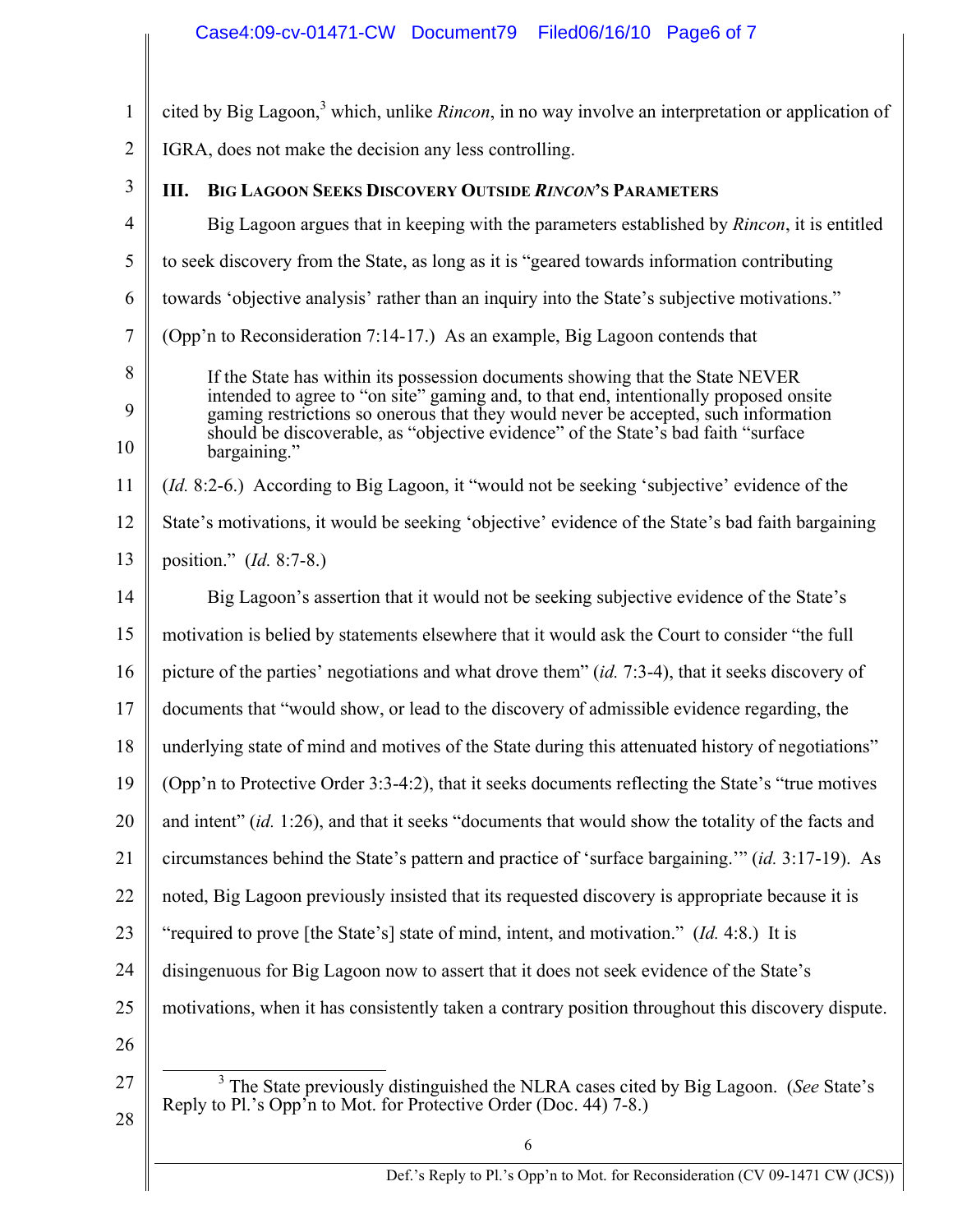## Case4:09-cv-01471-CW Document79 Filed06/16/10 Page7 of 7

1 2 3 4 5 6 7 8 9 10 11 12 13 14 15 16 17 18 19 20 21 22 23 24 25 26 27 28 7 Whether the State "proposed gaming restrictions so onerous that they would never be accepted" is to be determined objectively from the formal negotiation record. Indeed, in this case, as in *Rincon*, the State made similar compact proposals to Big Lagoon that it made to other tribes and that the Department of the Interior and other tribes accepted. The *Rincon* court found the State's proposals to be objectively unreasonable, and it did not matter what the State's subjective intent, motive or state of mind was is making its proposals. Therefore, each of Big Lagoon's discovery requests that seek documents outside the parties' offers and counter-offers seeks evidence reflecting the State's subjective intent, which is otherwise prohibited by *Rincon*. **CONCLUSION**  The State respectfully requests this Court to reconsider its order denying the State's motion for protective order and grant the motion in full. Big Lagoon seeks to do exactly what the Ninth Circuit said should not occur in good faith litigation. Indeed, the court noted IGRA's good faith requirement is intended not to embroil the parties in litigation over their subjective motivations, which is precisely what Big Lagoon has accomplished here. As requested in the State's Motion for Protective Order, discovery should be limited to the parties' offers, counter-offers and accompanying documents exchanged during the 2007-2009 Negotiations, and evidence concerning the State's affirmative defenses. (Doc. 44 at 2.) In addition, as Big Lagoon indicates, the parties have met and conferred on discovery issues while this motion is pending. (Opp'n to Reconsideration 2-3.) Following an in-person meeting on June 3, 2010, the State has agreed to attempt to provide additional information by June 16, 2010. The State requests expedited resolution of this motion to provide certainty as to whether further compliance the Court's existing discovery order is necessary. Dated: June 16, 2010 SA2009309375 / 70292382.doc Respectfully submitted, EDMUND G. BROWN JR. Attorney General of California SARA J. DRAKE Senior Assistant Attorney General S/ RANDALL A. PINAL Deputy Attorney General *Attorneys for Defendant State of California*

Def.'s Reply to Pl.'s Opp'n to Mot. for Reconsideration (CV 09-1471 CW (JCS))